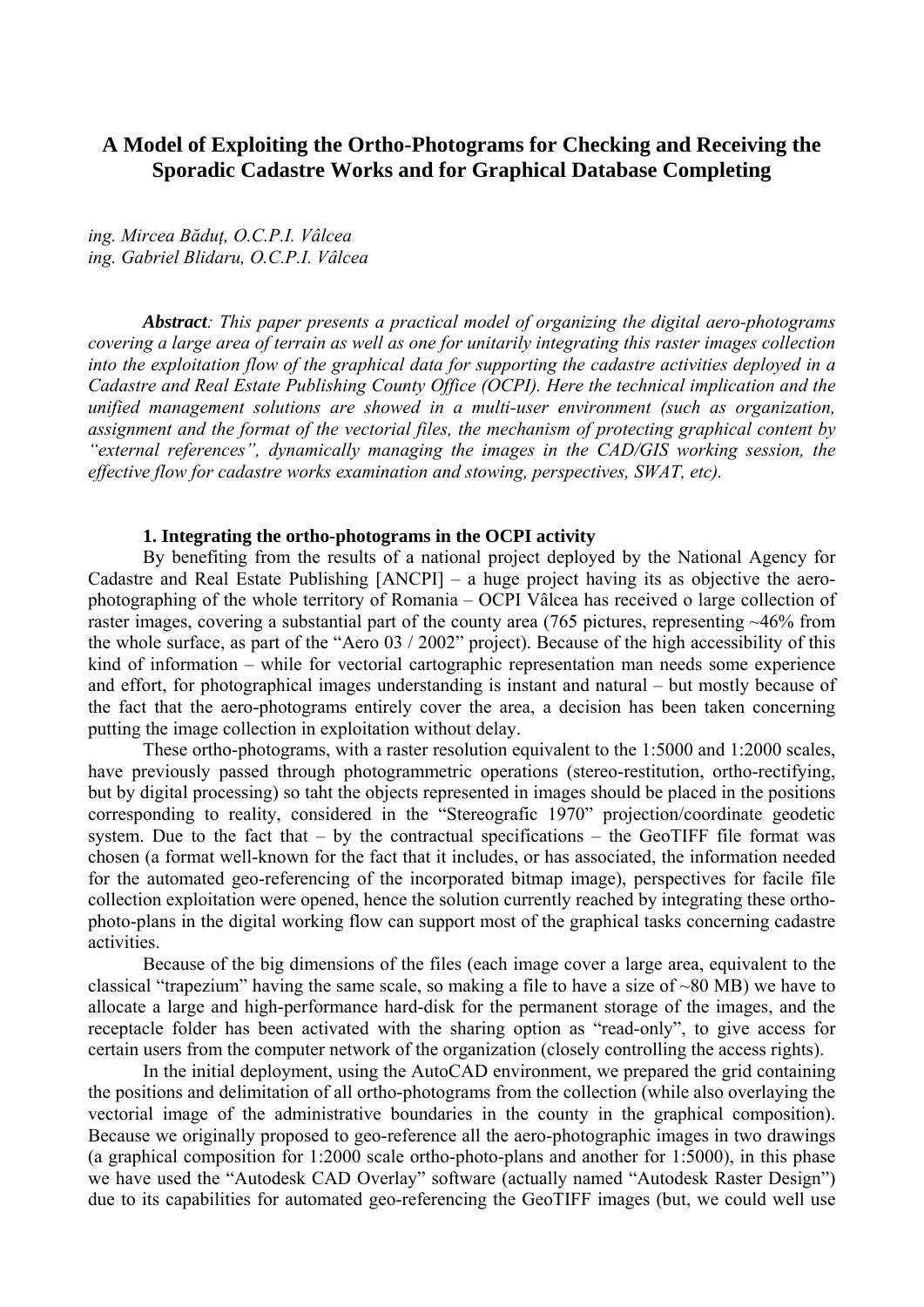"Autodesk Map 3D" or "Autodesk Land Development"). This approach (also based on the premise of the correctness ensured by the geo-referencing processes on the part of the supplier) allowed us to bring all images into coordinates in a single step. (If we used the simple AutoCAD, we could geo-reference only one image at a time, manually and with limited precision). We can mention here the fact that *almost all GIS platforms allow the GeoTIFF file direct geo-referencing*, possibly including the datum and projection system information.



[ Fig.1 – Joining the 1:2000 and 1:5000 ortho-photograms ]

Once geo-referenced, the display of the raster images in the graphical composition was set off (by the corresponding option from "Image Manager"), in order to avoid uselessly loading of the computer memory, with a view for them to be individually re-displayed any time they become necessary .

This approach – through which the drawing-file is not open with all the images activated, but by displaying them on explicit request from user – , in spite of the fact that it involves intense manoeuvre and requests technical abilities from the human operator, has clear exploiting advantages (otherwise the hard-ware should be much over-dimensioned, and one can lose the operational coherence/focus).

Let us mention that, despite the fact that the graphical composition containing the raster images was created with the "Autodesk CAD Overlay", due to saving them in the standard DWG format, they can be used with any AutoCAD platform (which means that we do not have to buy an additional software license for each workstation) or even IntelliCAD.

After obtaining the DWG files which contain the information for automated ortho-photoplans geo-referencing (for each administrative territory), they were shared by the organization computer network, and respectively assigned as external references ("Xref" mechanism from AutoCAD) to the files constituting the database of the **sporadic cadastre** (a DWG file for any district where in the last six years the estates/lands checked by the Cadastre Office have been collected/stowed). The fact that the raster images file is brought as *external reference* (instead of directly including the ortho-photograms grid in the sporadic cadastral data drawing) offers two distinct advantages:

» the possibility of damaging/spoiling the raster image fund by mistake is eliminated;

» every time the drawing is reloaded the raster fund is present with all the images in nondisplayed status, unloaded (which is less demanding for the hardware, and does not force the operator to set off the image display at each session end).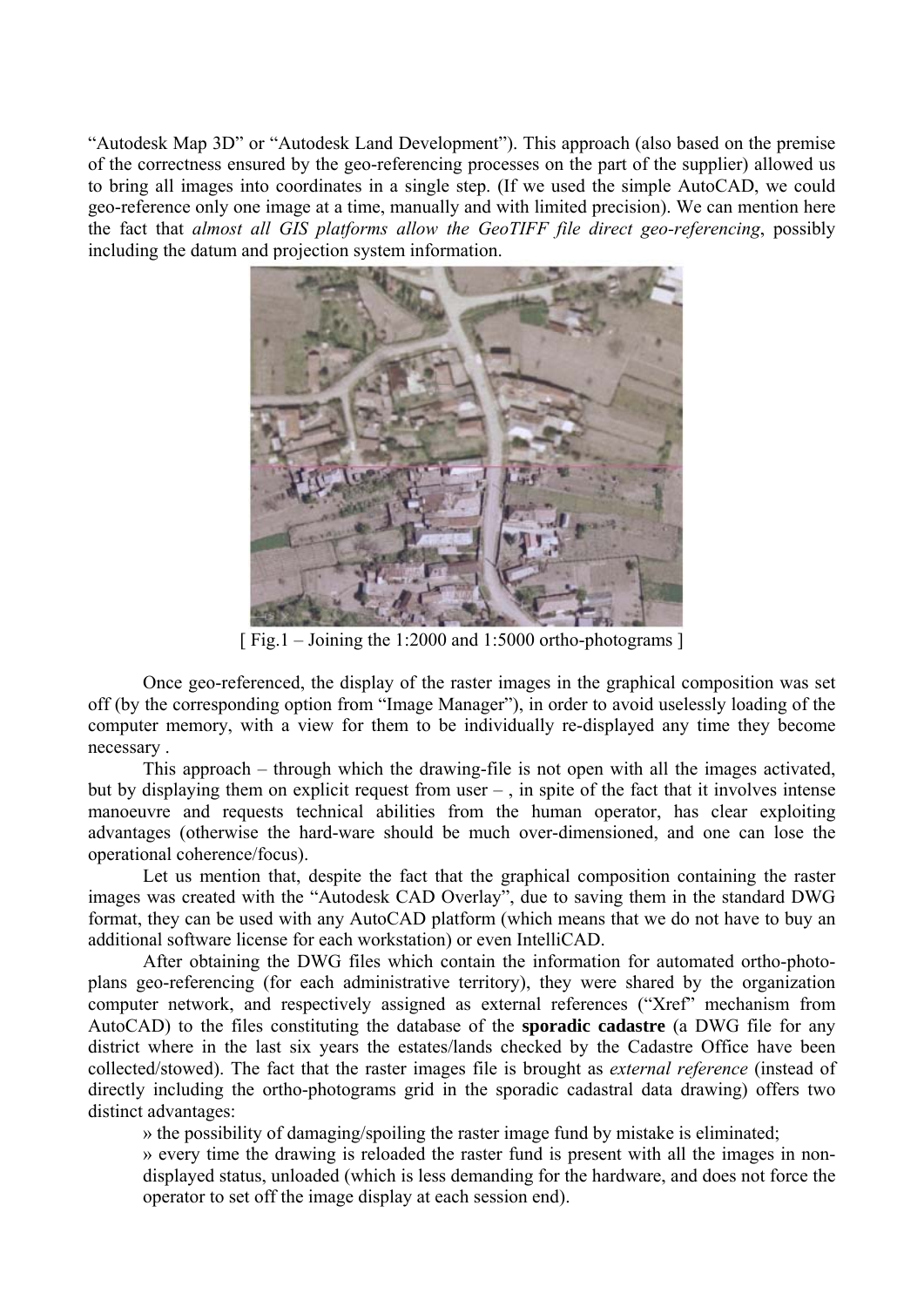

[ Fig.2 – Ortho-photograms geo-referencing grid ]

In essence, the facile working mode (the fact that the user rapidly brings on display only the portion which is currently needed) is due to the couple of commands which switch the "reloaded" and "unloaded" status (in the raster image manage dialog window), and which can by played as the user wishes. (Beware not to confuse with the "attach" - "detach" commands, which are not for displaying/loading, but for permanently assigning and detaching the images.)

For this manipulation of images we use the initial raster file names (listed in the manager window, made up of the prefixes of coordinates pairs), for which the corresponding (homonym) names appear in the corresponding frames from the images grid.

| Name                                     | Status                          | Size                               | $y_{\rm in}$         | Date                                                                 | Saved Path                                                                                                    | Altach.        |
|------------------------------------------|---------------------------------|------------------------------------|----------------------|----------------------------------------------------------------------|---------------------------------------------------------------------------------------------------------------|----------------|
| ottol442 345<br>onol442.346              | Unkladed<br>Unloaded            | <b>7EMB</b><br><b>76MB</b>         | TIFF<br>TIFF         | 02/24/04<br>03:49:24<br>10:35:13<br>02/24/04                         | V/Tehnic/Lortototoi<br>\\Tehnic\ortoloto-<br><b>WTehnic untoloto</b><br>WTehnic/virtoloto<br>WTehnic/ortololo | <b>Detail:</b> |
| cm 442 347<br>onvi443 340<br>onoi443 341 | Relased<br>Unksaded<br>Unloaded | <b>7EMB</b><br><b>7EMB</b><br>76MB | TIFF<br>TIFF<br>TIFF | 02/24/04<br>11:16:49<br>07.18.48<br>02/24/04<br>02/24/04<br>07:33:14 |                                                                                                               | <b>Behaat</b>  |
| onol443 342<br>oftol443 343              | Unloaded<br>Unloaded            | <b>76MB</b><br>76MB                | TIFF<br>TIFF         | 02/24/04<br>08:01:38<br>02/24/04<br>08:31:52                         | \\Tehnic\ortoloto<br>\\Tehnic\ortoloto _                                                                      | Unklast        |
| 1119.924<br>$\blacksquare$               |                                 | <b>HF1.1F1</b>                     | <b>SYSTEM</b>        | demands and unduring the                                             | $\overline{\mathbf{r}}$                                                                                       | Details        |
| Inage found at                           |                                 |                                    |                      |                                                                      |                                                                                                               |                |
| N.Tehnic\ortoloto\2000\442 347.til       |                                 |                                    |                      |                                                                      | Erowse                                                                                                        | <b>Sme Ren</b> |

[ Fig.3 – "Image Manager" dialog windows ]

Once the working manner is properly set up, one can begin the effective exploitation. In order to obtain the visual reference from a location in an administrative territory (needed for a cadastral analysis) the user will estimativelly focalize (doing a "zoom" enough for reading the texts from the images grid) and identify the name of the ortho-photogram which covers the respective area. Then he accesses the raster image manager (the "Insert > Image Manager" menu from AutoCAD) and picks from the list the image which nominally corresponds, for which he establishs the displaying status (loading), and at the end must issue the REGEN command, which will make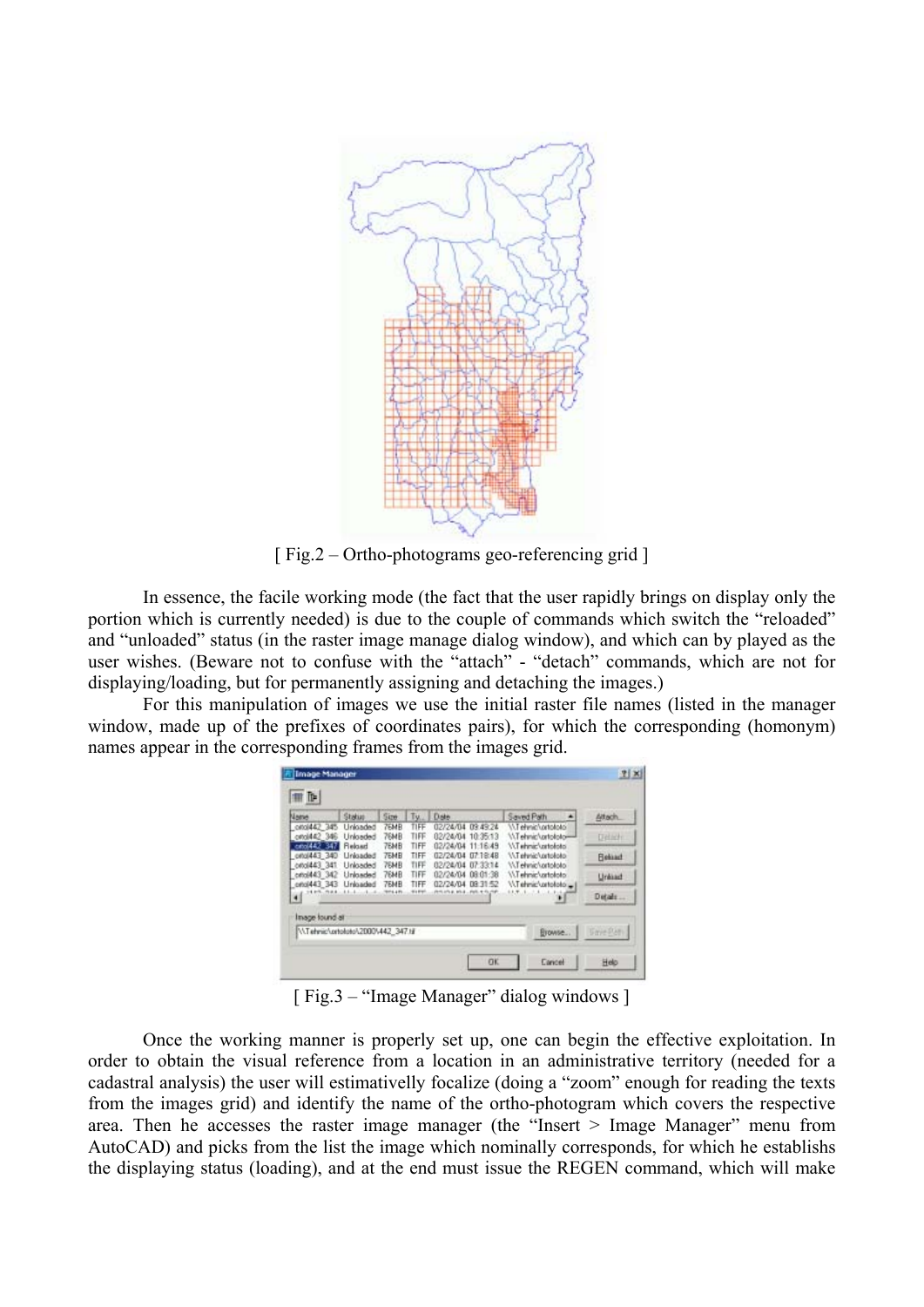the ortho-photogram visible in the current graphical composition. (The explicit view regenerating command issuing is the only disadvantage of using the rasters as external references.)

By using this working manner, the cadastre inspectors can rapidly check PADs (positioning and delimitation plans) or documentation for issuing the permits for removing land from the agricultural circuit, or other specific works, and can do that by unlimited combination of the graphical database (which can be constituted from sporadic cadastre accumulation, from 1:5000 scale trapezium scanning, from parcel plans scanning, etc). In essence, the vectorial material combination (CAD or GIS native) with the raster/bitmap one (aero-photographic or satellitar images) adds to the precision and versatility of the first the advantage of comprehensibility and suggestiveness of the second, and the present-day computer hardware has reached powerful enough to allow generous hybrid raster-vector compositions.

## **2. Working flow for sporadic cadastre**

In the specific context of the sporadic cadastre activity – mainly constituted from checking and receiving/stowing cadastral works documentation (PADs, H.G.834 works, urbanistic plans, other specific works) – the aero-photographic images integration has led to the following working flow model:

1. The cadastre inspector to whom a current work documentation was assigned opens the DWG file which contains the sporadic cadaster accumulated until the current time (a vectorial material representing the property bodies, lands, parcels, buildings and other topographical entities, inherited from previously received/stowed cadastral works).

2. The inspector takes the property contour given by the work executant in digital format (the coordinates list as an ASCII file on a diskette) and reports/brings it in the current drawing.

3. The inspector zooms the corresponding part of the drawing (by a convenient closeup viewing) and evaluates the correctness of the under-reviewing work in comparison with the reference graphical material from that area (he checks for overlaying or intersections with other parcels/lands/estates or entities, and for deviations from the working technical norms/rules).

4. According to the evaluation result, the inspector will decide to validate the work under reviewing and hence to save the drawing (which, from now, will also include the new contour in the graphical data base), or to reject or suspend the reception of that work.



[ Fig.4 – An administrative territory with assigned ortho-photogram frames ]

For effectively checking of that property corpus (estate/immobile) (the  $3<sup>rd</sup>$  step) – depending on the geo-spatial context and the work complexity – the cadastre inspector can decide to load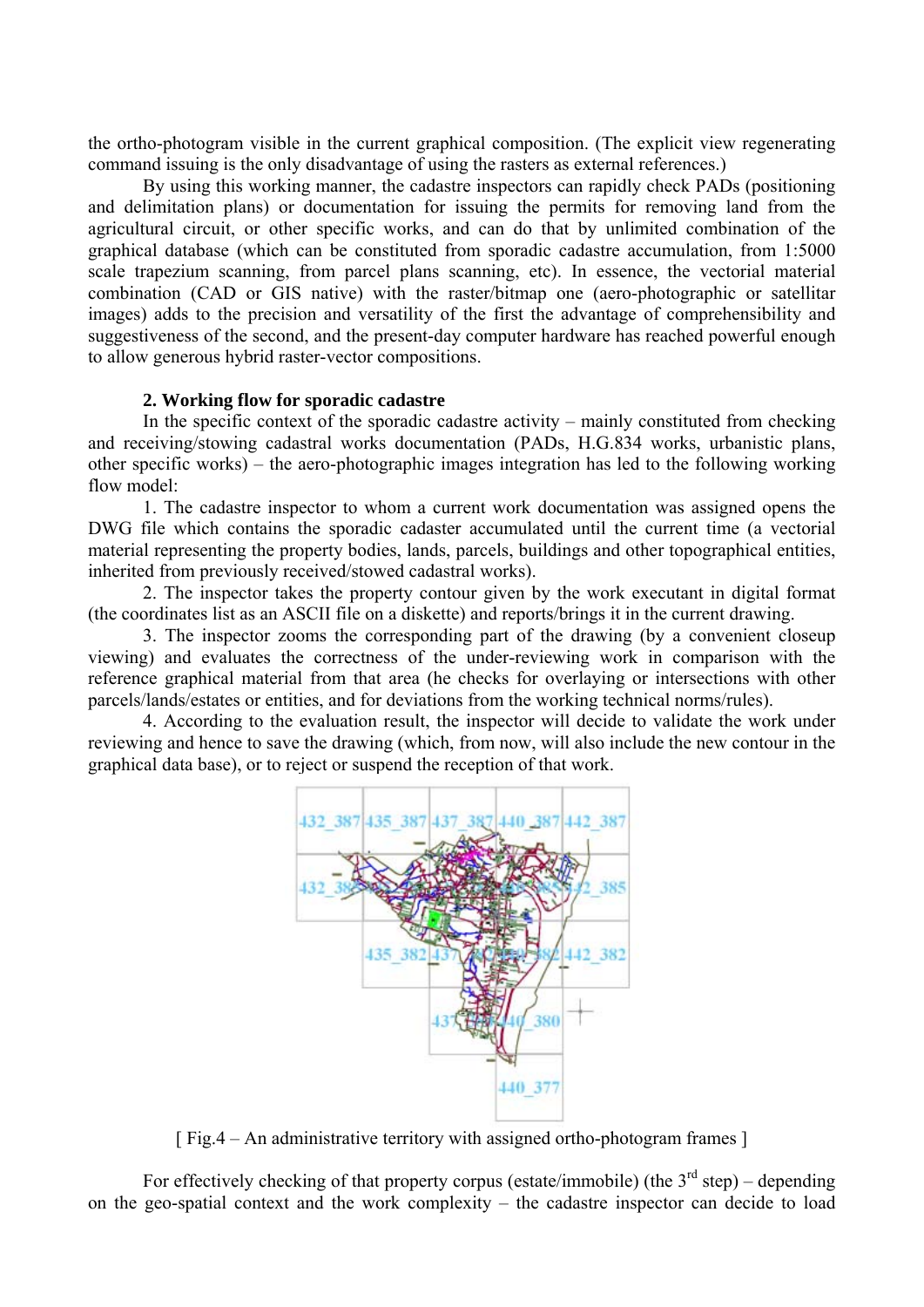certain (categories of) graphical data, therefore the checking by comparison with previous recorded estates can be completed by bringing additional references (and for areas where in the last years real estate transactions was not recorded this operation becomes mandatory):

\_ vectorial material received as urbanistic plans;

 $\frac{1}{x}$  raster material resulted by scanning plans/maps from the corresponding area and well georeferenced;

\_ ortho-photo-plans obtained by aero-photography or from satellites; etc.

Due to the fact that the GIS or CAD platform offers the possibility to generously maneuver the display(ing) of these graphical material (by freely changing the thematic layers, by exploiting the "into deep" displaying order control mechanism, by engaging the raster image transparency effect, by possible abilities of mosaicking/combining the graphical material, by diverse analyse functions) it grants (the user) the capability to obtain a sure enough and effective working frame in the cadastre activity.



[ Fig.5 – Raster-vector mixed working session ]

For the technical verification of cadastral documentations we require from executants to also bring a ASCII text file containing the coordinates of the points which outlines the current property body, and subsequently – through an AutoLISP application (running under AutoCAD) at an OCPI office – we will report/bring that contour in the graphical database of the corresponding administrative territory (city, district, commune). This decision was made for the following reasons:

• the property contour is generated in an extremely well controlled and clean manner;

• we gain direct control over the equivalence between the real coordinates of the under reviewing contour and those declared in the printed documentation;

• anybody can later regenerate the contour unconstrained/unconditioned by the context;

• the ASCII format coordinates can be read with many CAD/GIS platforms (including "ArcGIS"), therefore the reusing possibility is opened for diverse contexts.

If we would have required the DXF or DWG files for checking cadastral works, the following disadvantages would have appeared (issues which are not easy to control by bringing specifications or by IT competency of the inspectors):

» these files are dependent on the AutoCAD version used by the executant;

» the direct drawing-file insertion in the sporadic cadastre graphical database causes the transferring of other elements beside those which are visible ("zombie" entities – such as the proxy elements, blocks, layers definitions, text styles, hatching styles – which load the file and the memory, and which are hard to be removed from the main graphical database);

» the database storage would in time have posed certain problems, affecting the reusing potential.